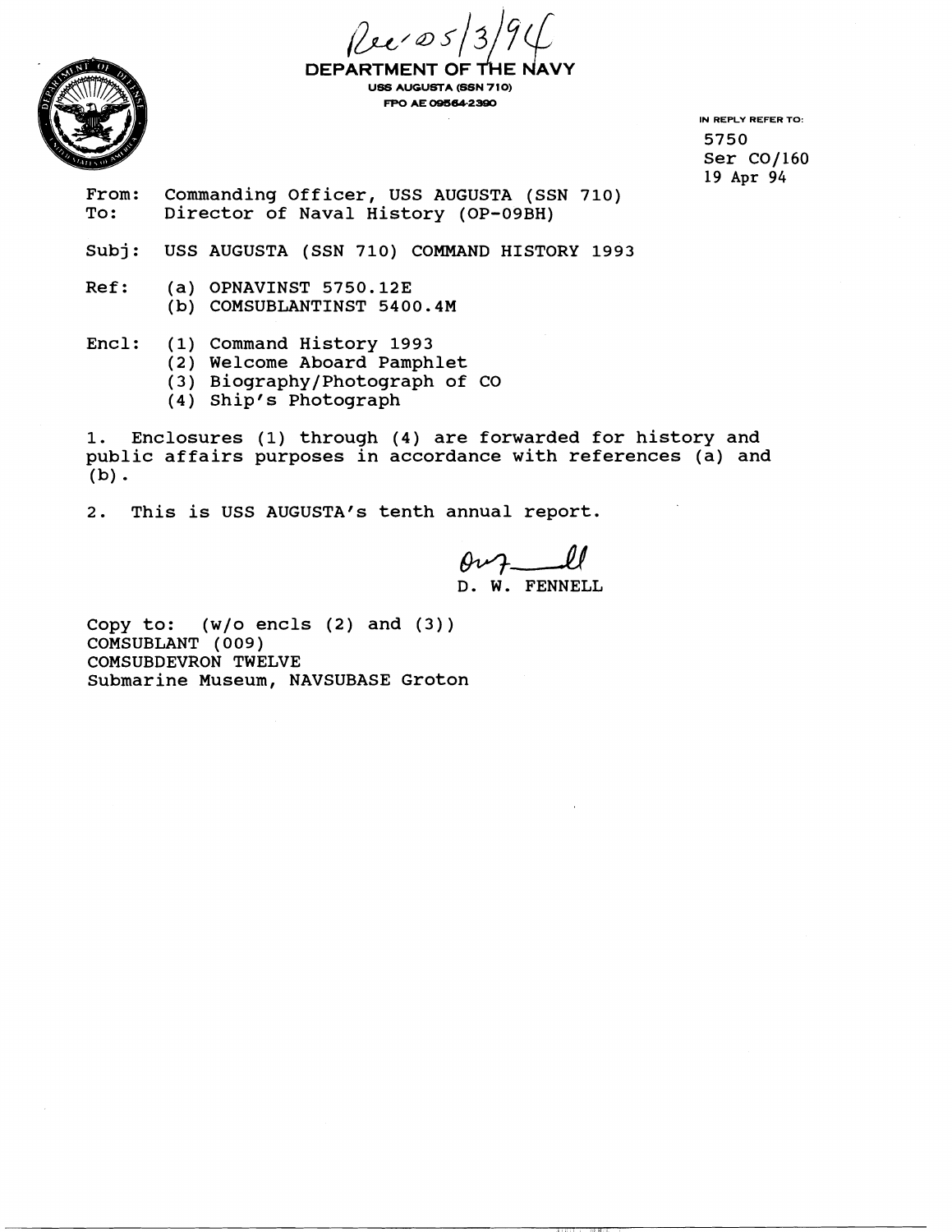## **USS AUGUSTA (SSN 710) 1993 COMMAND HISTORY**

## Command Composition and Organization

USS AUGUSTA (SSN 710), the twenty-third 688 class nuclear fast attack submarine and one of the most advanced undersea vessels of its type in the world. Its mission: To search for and destroy enemy surface ships and submarines, conduct missile strikes against shore targets, provide early warning for deployed battle groups and support special forces operations. She carries a crew of 15 officers and approximately 130 enlisted men, all highly qualified specialists in their fields. USS AUGUSTA, under the command of Commander David W. Fennell, is attached to Submarine Development Squadron TWELVE of Submarine Group TWO and is homeported in Groton, Connecticut. Lieutenant Commander Michael J. Connor is the Executive Officer.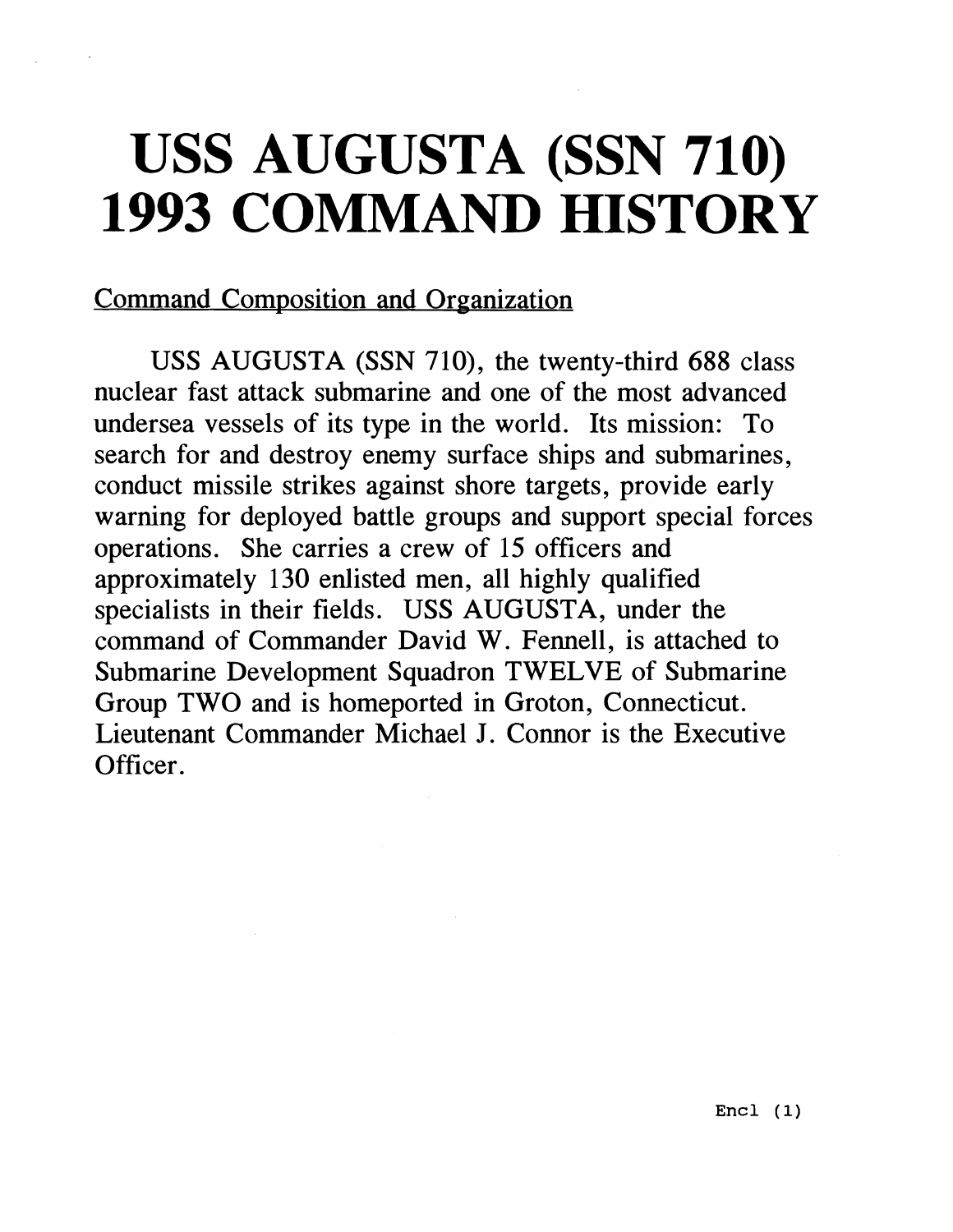## **CHRONOLOGY**

1 Jan - 5 May 93 6 May 93 27-28 Jul 93 9 Oct 93 9-14 Oct 93 14-18 Oct 93 18-23 Oct 93 1-5 NOV 93 5-9 NOV 93 15-19 Nov 93 3 Dec 93 - 28 Jan 94

17 Dec 93 - 3 Jan 94

Drydock PNSY Kittery, ME Undock at PNSY PORSE Underway from PNSY Post-DMP Alpha Sea Trials Change Homeport to Groton, CT Post-DMP Bravo Sea Trials Inport Port Canaveral, FL Acoustic Trials, Exuma Sound Phase I11 Sonar Certification Drydock in ARDM-4 for IMA Upkeep and Resin Discharge Holiday Standdown